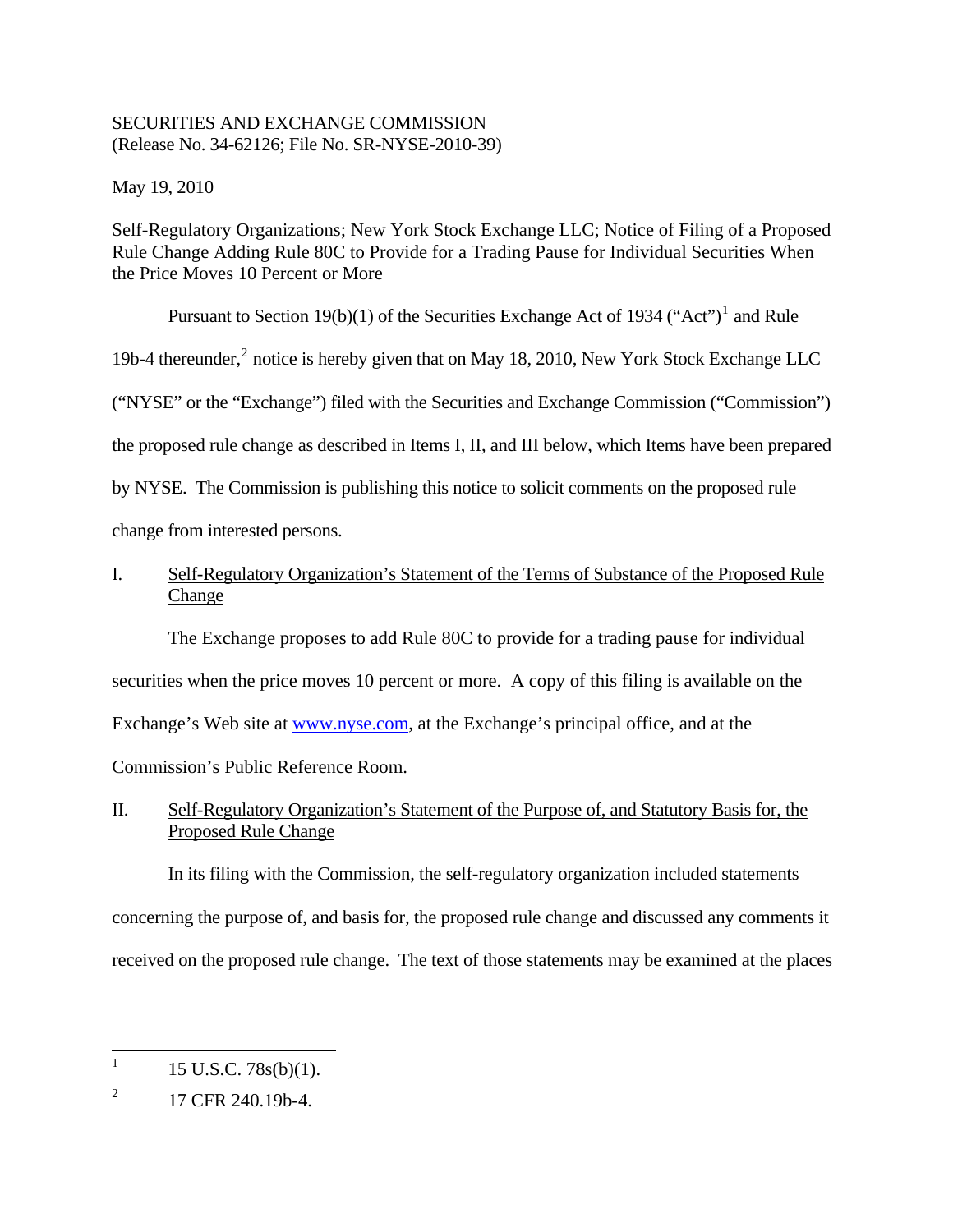specified in Item IV below. The Exchange has prepared summaries, set forth in sections A, B, and C below, of the most significant parts of such statements.

### A. Self-Regulatory Organization's Statement of the Purpose of, and Statutory Basis for, the Proposed Rule Change

1. Purpose

The Exchange proposes to add Rule 80C to provide for a trading pause for individual securities for which the Exchange is the primary listing market if the price of such security moves 10% or more from a sale in a preceding five-minute period. The Exchange is proposing this rule addition in consultation with other markets and staff of the Securities and Exchange Commission to provide for uniform market-wide trading pause standards for individual securities in the S&P 500® Index that experience rapid price movement, as set forth below.

The Exchange is proposing that this rule be implemented on a pilot basis, set to end on December 10, 2010. During this pilot period, the rule would be in effect only with respect to securities included in the S&P 500<sup>®</sup> Index. During that pilot period, the Exchange will continue to assess whether additional securities need to be added and whether the parameters of the rule would need to be modified to accommodate trading characteristics of different securities.

As proposed, Rule 80C would enable the Exchange to pause trading in an individual security listed on the Exchange if the price moves by 10% as compared to prices of that security in the preceding five-minute period during a trading day, which period is defined as a "Trading Pause." To enable the market to absorb the opening price of a security and to participate in the close, as proposed, the proposed rule would be in effect from 9:45 a.m. to 3:35 p.m., Eastern Time.

2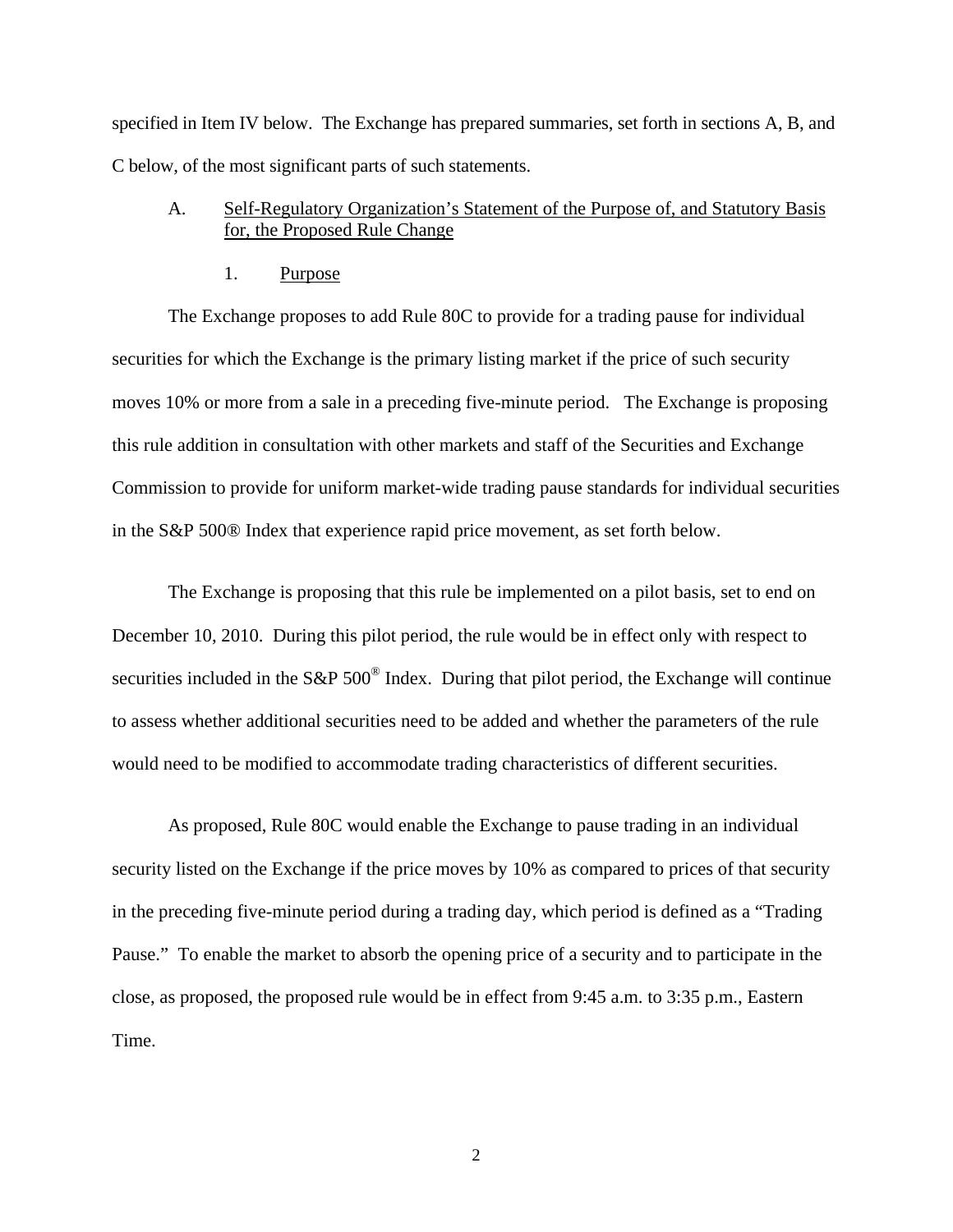Proposed Rule 80C(b) sets forth the re-opening procedures following a Trading Pause. As proposed, Designated Market Makers ("DMM") at the Exchange would be responsible for reopening trading at the end of the Trading Pause in a manner similar to existing procedures set forth in Rule 123D, subject to specified revisions. First, unlike the regular procedures for publishing indications after a halt, an indication shall be published as close to the beginning of the Trading Pause as possible and such indications shall be updated until the security has reopened. Note, however, that the security may re-open even if the DMM does not have an opportunity to update an indication to reflect changes to order flow before the re-opening time. Second, any re-openings following a Trading Pause are not subject to the requirements that (i) a minimum of three minutes must elapse between the first indication and a security's re-opening, or (ii) if more than one indication is published, a minimum of one minute must elapse before a security's re-opening. Third, the Exchange shall publish Order Imbalance Information, as defined in Rule 15(c), approximately every 15 seconds following the imposition of the Trading Pause until the security re-opens.

Unlike a re-opening following a regulatory halt, the re-opening of a security following a Trading Pause shall be at the end of the Trading Pause. Such re-opening may be either on a trade or a quote. However, in the event of a significant imbalance, the Exchange may delay the reopening of the security past the five-minute Trading Pause period. The Exchange will notify other markets if it cannot reopen because of issues unrelated to an order imbalance, thereby enabling other markets to resume trading even if the primary market has not re-opened. The Exchange notes that if it re-opens the security after other markets have resumed trading, such reopening is subject to Rule 611(b)(3) of Regulation NMS as an exception to the Order Protection Rule.

3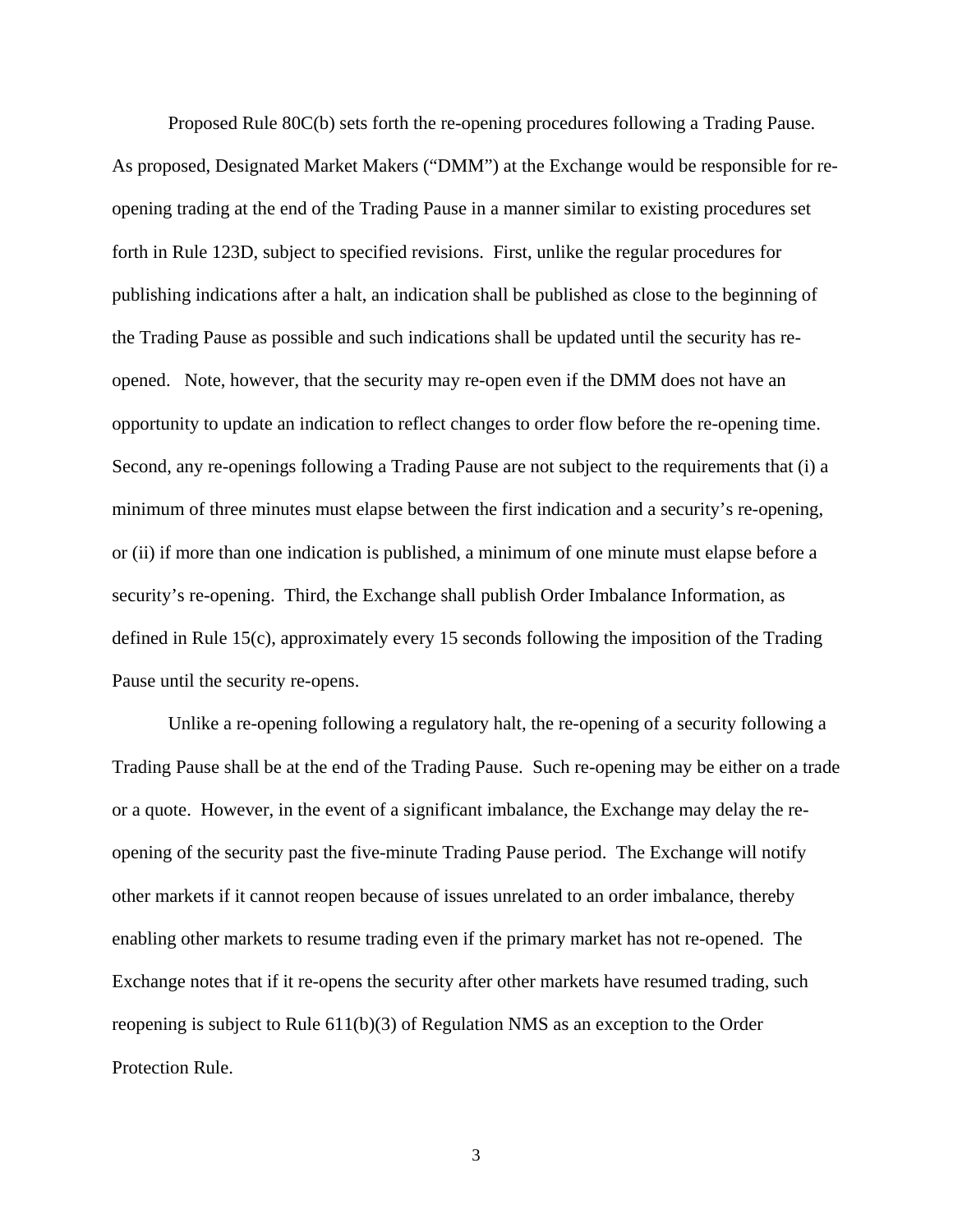The 10% or more move in price will be calculated every second by comparing each last consolidated sale price of a security ("Trigger Trade") during the preceding second to a reference price (the "Calculation Time"). For purposes of this calculation, the reference price shall be any transaction in that security printed to the Consolidated Tape during the five-minute period before the Calculation Time. Because the calculation period begins at 9:45 a.m., trades occurring after 9:45 a.m. may be a Trigger Trade, however, the reference price(s) for such Trigger Trades will begin at 9:45 a.m. In such case, in the first five minutes of the calculation period, the reference prices for a Trigger Trade will not be based on five minutes of trading in that security. For example, a trade at 9:45:05 will be compared only to trades between 9:45:00 and 9:45:05. The last potential Trigger Trade will be at 3:35 p.m., so that such Trading Pause will end at 3:40 p.m.

As proposed, only regular way, in-sequence transactions qualify as either a Trigger Trade or a reference price. To ensure that erroneous executions do not trigger a Trading Pause, the Exchange also proposes that it can exclude a transaction price from use as a reference price or Trigger Trade if it concludes that the transaction price resulted from an erroneous execution.

The proposed rule further provides that if a Trading Pause is triggered, the Exchange will immediately notify the single plan processor responsible for consolidation of information for the security.

The Exchange further proposes to include in the rule that if the listing market for a security that trades on the Exchange on an unlisted trading privilege ("UTP") basis pauses under its respective rules, the Exchange will also pause trading in that security until the listing market has either resumed trading or the Exchange has received notice from the primary listing market that trading may resume. If the primary listing market does not reopen trading in the security within 10 minutes of notification of a trading pause, the Exchange may resume trading of the

4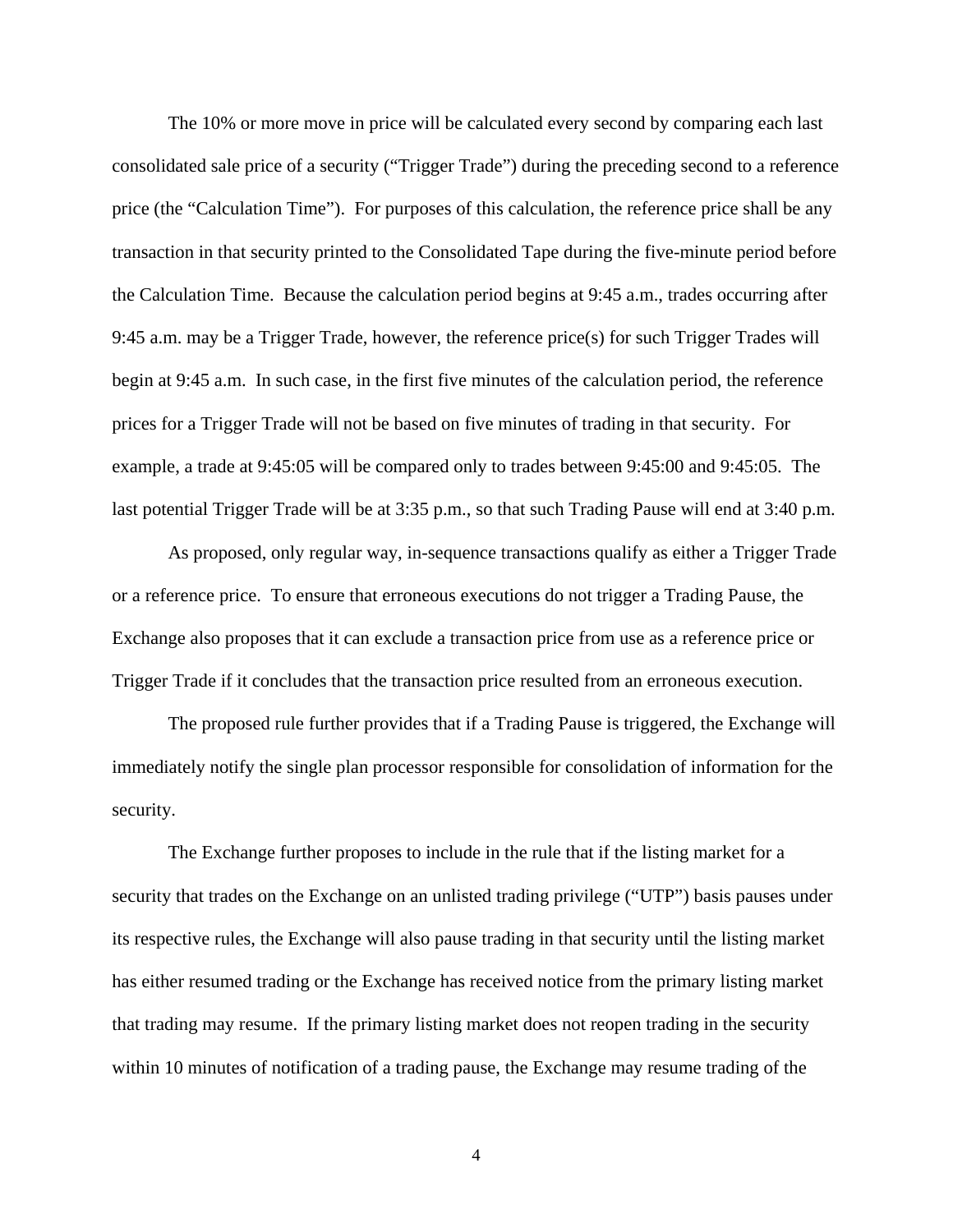security. While the Exchange does not currently trade any securities on a UTP basis, the Exchange is including this provision both to maintain uniformity across the "trading pause" rules adopted by multiple markets and to ensure that if the Exchange does implement a UTP program, this rule will already be in place.

### 2. Statutory Basis

The statutory basis for the proposed rule change is Section 6(b)(5) of the Securities Exchange Act of 19[3](#page-4-0)4 (the "Act"), $3$  which requires the rules of an exchange to promote just and equitable principles of trade, to remove impediments to and perfect the mechanism of a free and open market and a national market system and, in general, to protect investors and the public interest. The proposed rule change also is designed to support the principles of Section  $11A(a)(1)<sup>4</sup>$  $11A(a)(1)<sup>4</sup>$  $11A(a)(1)<sup>4</sup>$  of the Act in that it seeks to assure fair competition among brokers and dealers and among exchange markets. The Exchange believes that the proposed rule meets these requirements in that it promotes transparency and uniformity across markets concerning decisions to pause trading in a security when there are significant price movements.

### B. Self-Regulatory Organization's Statement on Burden on Competition

The Exchange does not believe that the proposed rule change will impose any burden on competition that is not necessary or appropriate in furtherance of the purposes of the Act.

C. Self-Regulatory Organization's Statement on Comments on the Proposed Rule Change Received from Members, Participants or Others

No written comments were solicited or received with respect to the proposed rule change.

III. Date of Effectiveness of the Proposed Rule Change and Timing for Commission Action Within 35 days of the date of publication of this notice in the Federal Register or

<span id="page-4-0"></span> 3 15 U.S.C. 78f(b)(5).

<span id="page-4-1"></span><sup>4</sup> 15 U.S.C. 78k-1(a)(1).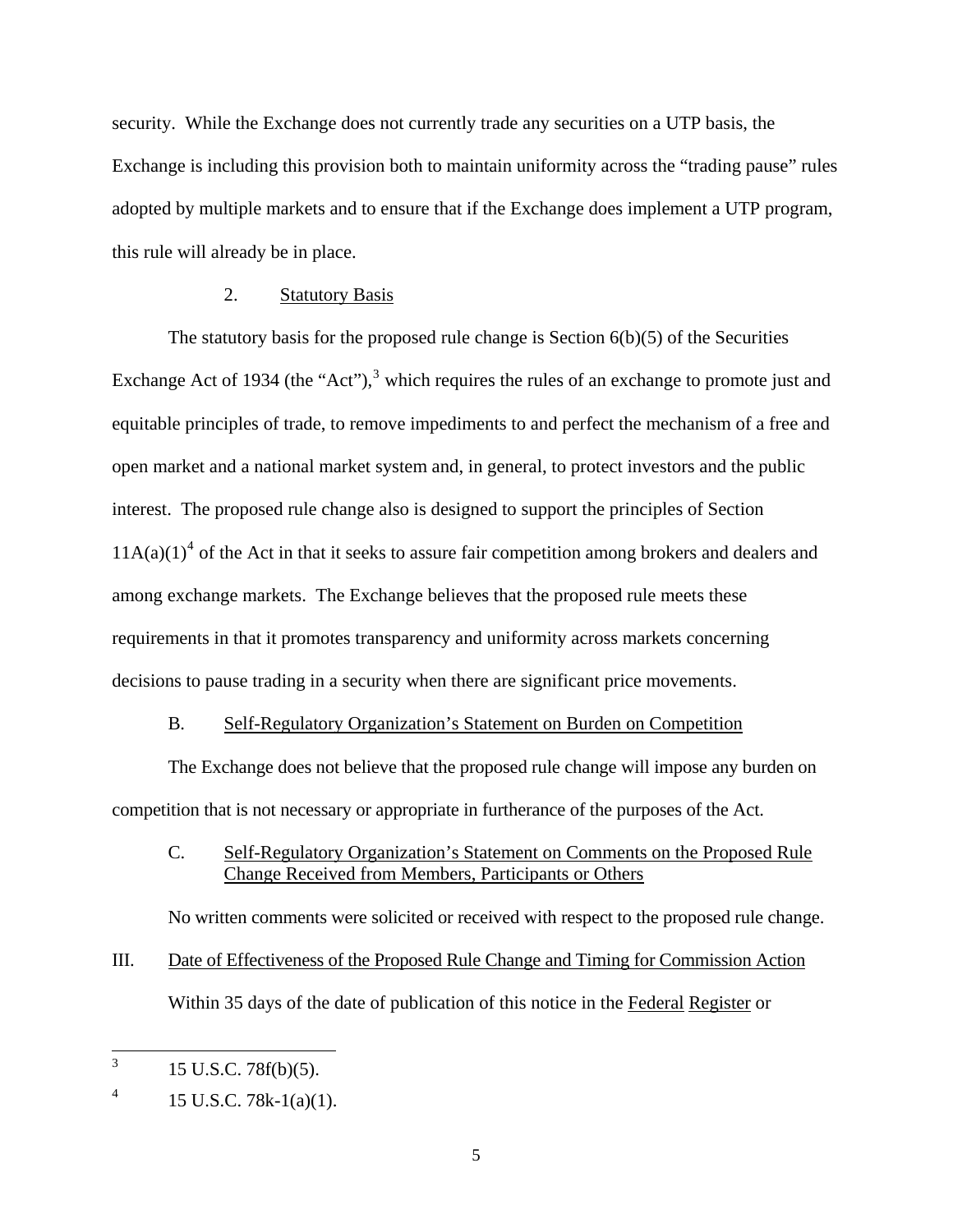within such longer period (i) as the Commission may designate up to 90 days of such date if it finds such longer period to be appropriate and publishes its reasons for so finding or (ii) as to which the self-regulatory organization consents, the Commission will:

- (A) by order approve the proposed rule change, or
- (B) institute proceedings to determine whether the proposed rule change should be disapproved.[5](#page-5-0)

### IV. Solicitation of Comments

Interested persons are invited to submit written data, views, and arguments concerning the foregoing, including whether the proposed rule change is consistent with the Act. Comments may be submitted by any of the following methods:

### Electronic comments:

- Use the Commission's Internet comment form (<http://www.sec.gov/rules/sro.shtml>); or
- Send an e-mail to [rule-comments@sec.gov.](mailto:rule-comments@sec.gov) Please include File Number SR-NYSE-2010-39 on the subject line.

### Paper comments:

• Send paper comments in triplicate to Elizabeth M. Murphy, Secretary, Securities and Exchange Commission, Station Place, 100 F Street, NE, Washington, DC 20549-1090.

All submissions should refer to File Number SR-NYSE-2010-39. This file number should be included on the subject line if e-mail is used. To help the Commission process and review your comments more efficiently, please use only one method. The Commission will post all comments on the Commission's Internet Web site (http://www.sec.gov/rules/sro.shtml). Copies

<span id="page-5-0"></span> 5 The Commission notes that the Exchange has requested accelerated approval of the filing.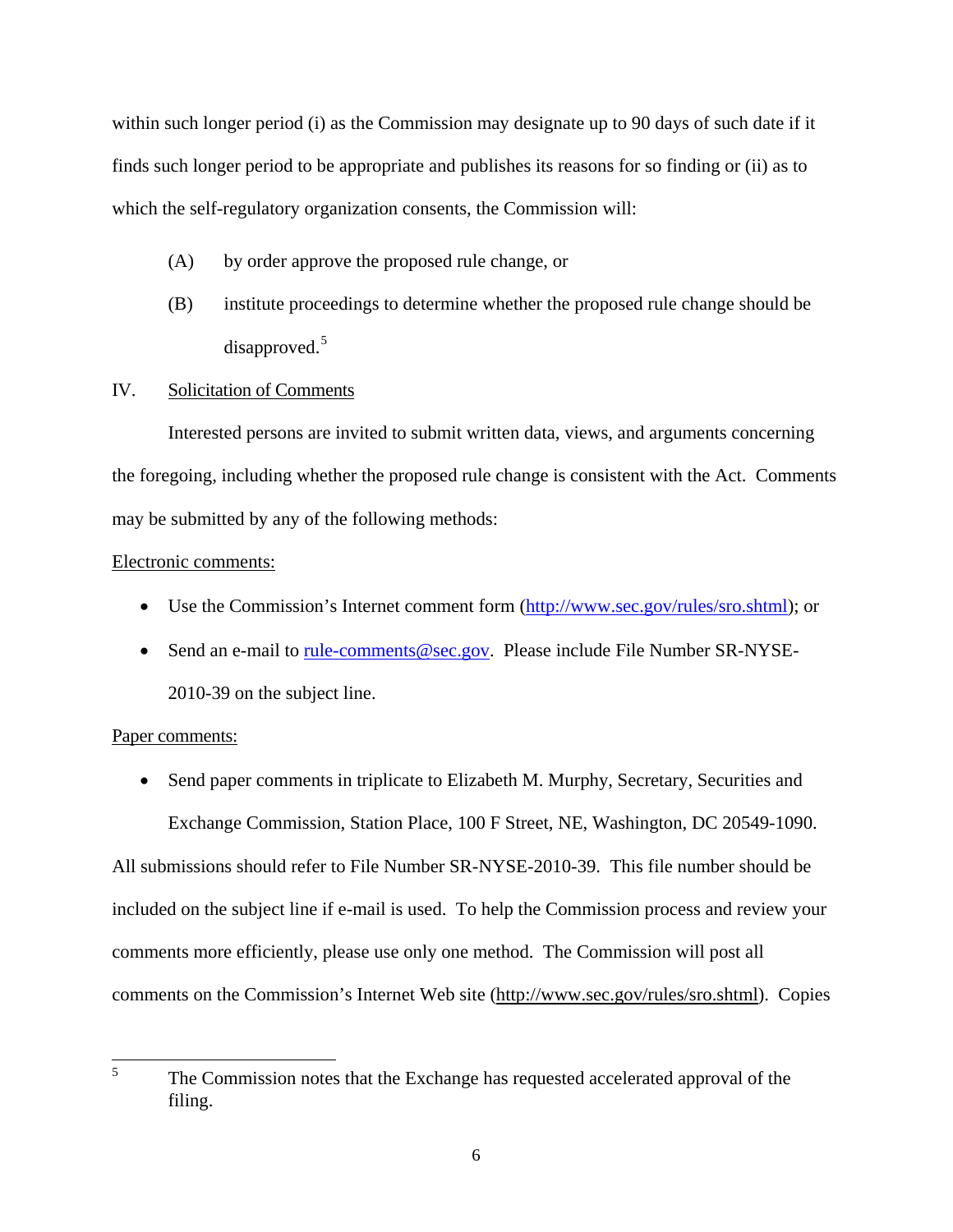of the submission, all subsequent amendments, all written statements with respect to the proposed rule change that are filed with the Commission, and all written communications relating to the proposed rule change between the Commission and any person, other than those that may be withheld from the public in accordance with the provisions of 5 U.S.C. 552, will be available for Web site viewing and printing in the Commission's Public Reference Room, 100 F Street, NE, Washington, DC 20549, on official business days between the hours of 10:00 a.m. and 3:00 p.m. Copies of such filing also will be available for inspection and copying at the principal office of NYSE. All comments received will be posted without change; the Commission does not edit personal identifying information from submissions. You should